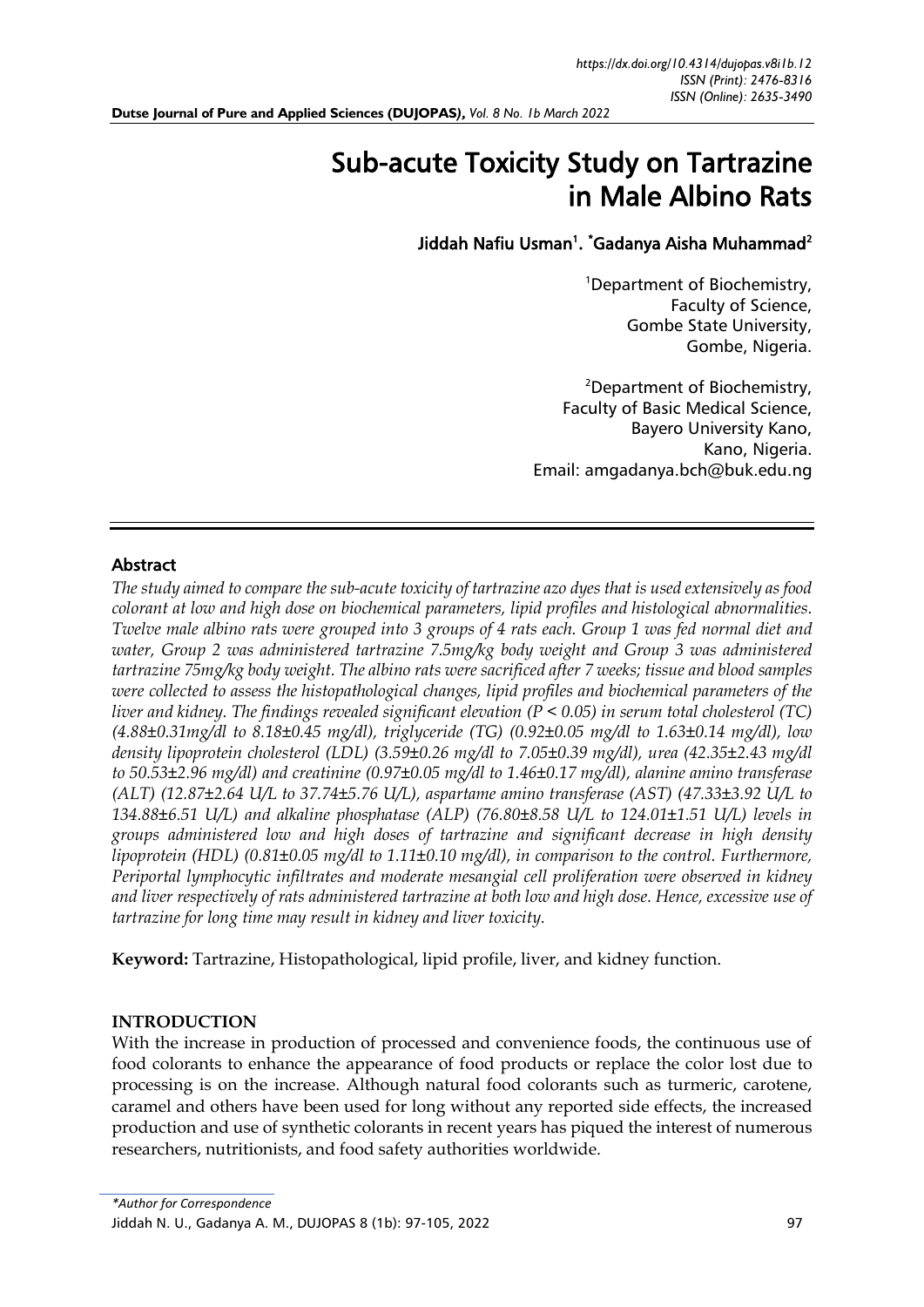Globally, roughly 800 tons of artificial colorants are generated yearly, with azo colorant accounting for 60-70% of the total (El-desoky *et al*., 2017). Synthetic azo dyes find wide range of applications because of the stability and low cost (El-wahab and Moram, 2013). Numerous studies on the health effect of synthetic azo dyes has been conducted focusing on the toxicity of azo dyes on rats and mice with an emphasis on immunological, serological and biochemical aspects (Elbanna *et al.,* 2017; Hashem *et al.,* 2010). The most widely used among the synthetic colorants are tartrazine, sunset yellow, and quinoline yellow.

Tartrazine is a synthetic soluble yellow azo color obtained from coal tar. It is universally used in food, cosmetics and pharmaceutical products (El-borm *et al.,* 2020). It is considered as substitute colorant for preparation of food in many nations due to its low-cost ( Mehedi *et al.,*  2009).

Previous studies found that exposure to tartrazine, caused elevated eosinophil and lymphocyte counts as well as stomach lining inflammation in rats following administration over period of time (El-desoky *et al.,* 2017). Some other studies focused on effect of tartrazine on the brain of Albino rats (Hosieny *et al.,* 2020), immunohistochemical (Abdel-Aziz *et al.,* 2019) and hematological (Abd-Elhakim *et al.,* 2018) parameters. Biotransformation of tartrazine in the liver has been associated with the generation of reactive amines and free radicals and these have been implicated in the pathogenesis of toxicity following the consumption of the colorants (Araga *et al.,* 2005). There is little or no information available on the comparative sub-acute toxicity study at both high and low dose.

This study was conducted to determine the sub-acute toxic effect associated with tartrazine as well as compare the observed changes at both low and high dose in male Albino rats.

# **Materials and methods**

## *Tartrazine*

Tartrazine was purchased from solag Allied Chemicals Nigeria limited

## *Experimental Animals*

Twelve (12) male albino rats weighing 65 – 80 grams were bought from the Biological Science Department of Bayero University Kano and used for the study. The animals were allowed to acclimatize for one week under controlled condition (12 hours light/dark cycle) and with *ad libitum* free access to water and basal diet (chukun brand). All the experimental procedures were done according to the Bayero university kano Institutional Animal Ethics Committee guidelines.

# *Experimental Design*

The animals were randomly divided into 3 groups of 4 rats each.

Group A: Control received daily 1ml of distilled water throughout the experiment

Group B: Administered 7.5 mg tartrazine dissolved in 1ml of distilled water per kg body weight daily for 7weeks

Group C: Administered 75 mg tartrazine dissolved in 1ml of distilled water per kg body weight daily for 7 weeks.

## *Sample collection and preparation*

After seven weeks, the animals were humanely killed following chloroform anesthesia and blood samples collected into plain tubes. Blood sera was obtained from blood cells by centrifugation at 4000 rpm for 15 minutes and used for the analysis of the lipid profile and biochemical parameters of liver and kidney. Liver and kidney tissues were also collected and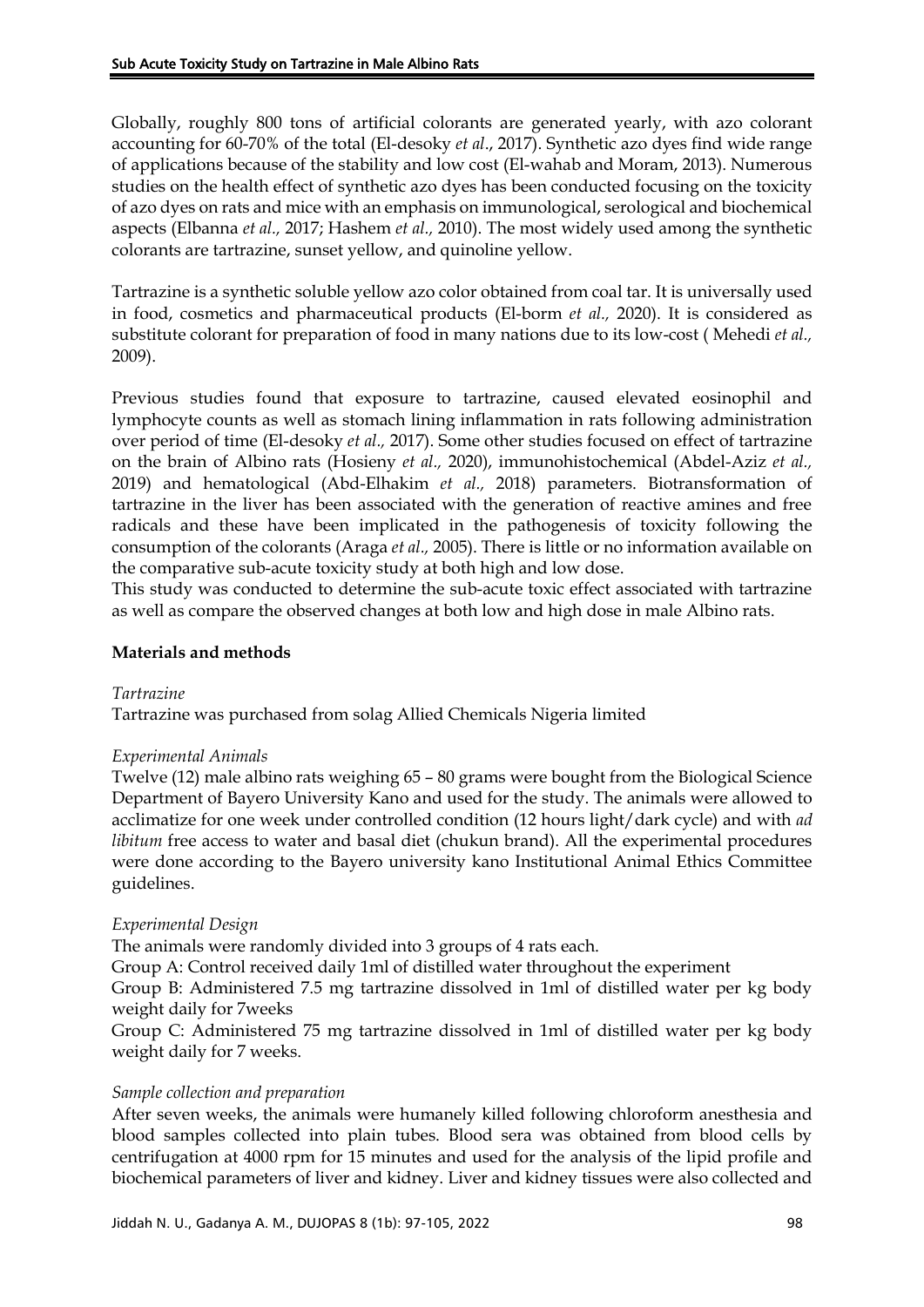fixed in neutral buffered formalin (10%) and processed using routing histological techniques for histopathological studies..

# *Serum biochemical analysis*

The Total cholesterol (TC) was estimated by enzymatic colorimetric method of Kenny, (1952). High Density Lipoprotein (HDL) estimation was done using Randox kit according to the method of Mcgowan *et al.,* (1982). TG estimation was done by enzymatic colorimetric method. Low Density Lipoprotein (LDL) was calculated using the formular; LDL = [Total Cholesterol – (HDL + triglycerides/5)]. The activities of Aspartate aminotransferase (AST) and Alanine aminotransferase (ALT) were determined according to the method of Reitman and Frankel, (1957). The Alkaline phosphatase (ALP) level was estimated using colorimetric method. Urea was estimated according to the method of Patton and Crouch, (1977) while creatinine estimation was done according to the method of Husdan and Rapoport, (1968).

# *Histological analysis*

The formalin-fixed liver and kidney tissues were dehydrated in graded concentrations of ethanol and embedded in paraffin. Tissues were sectioned using a microtome at a thickness of 4 μm, stained with Haematoxylin and Eosin and viewed under light microscope for histopathological changes.

# *Statistical analysis*

All data were analyzed using Statistical Package for Social Sciences (SPSS) version 20. Differences among the means of the experimental groups were analized using one-way ANOVA. The result of the study was reported as mean ±standard deviation (SD). The results were considered significant at *P*-values of less than 0.05 (*P* < 0.05).

## **Results**

## *Lipid profile*

The result on **Table 1** revealed significant (*P* < 0.05) rise in TG, TC, LDL levels and a significant decrease in HDL level at both 7.5 mg/kg and 75 mg/kg treatment groups in comparison with the control. Though the levels were significantly higher in the 75 mg/kg treatment group. (p < 0.05) as compared to the 7.5mg/kg treatment group.

| wuund.          |                              |                              |                   |                   |  |  |
|-----------------|------------------------------|------------------------------|-------------------|-------------------|--|--|
| Groups          | $TG$ (mg/dl)                 | $TC$ (mg/dl)                 | HDL (mg/dl)       | $LDL$ (mg/dl)     |  |  |
| Group I         |                              |                              |                   |                   |  |  |
| (control)       | $0.92 \pm 0.05$ <sup>a</sup> | $4.88 \pm 0.31$ <sup>a</sup> | $1.11 \pm 0.10^a$ | $3.59 \pm 0.26a$  |  |  |
| Group II        | $1.16 \pm 0.17$              | $6.86 \pm 0.31$              | $0.99 \pm 0.01$   | $5.64\pm0.34b$    |  |  |
| Tat 7.5 $mg/kg$ |                              |                              |                   |                   |  |  |
| Group III       | $1.63 \pm 0.14$ c            | $8.18 \pm 0.45$ c            | $0.81 \pm 0.05$ c | $7.05 \pm 0.39$ c |  |  |
| Tat 75 mg/kg    |                              |                              |                   |                   |  |  |

**Table 1:** Serum level of TG, TC, HDL and LDL in rats administered tartrazine orally for seven wooks

Values are Mean±SD of four rats. Means having different letter(s) within a column show significant difference at *P* < 0.05. Tartrazine (Tat).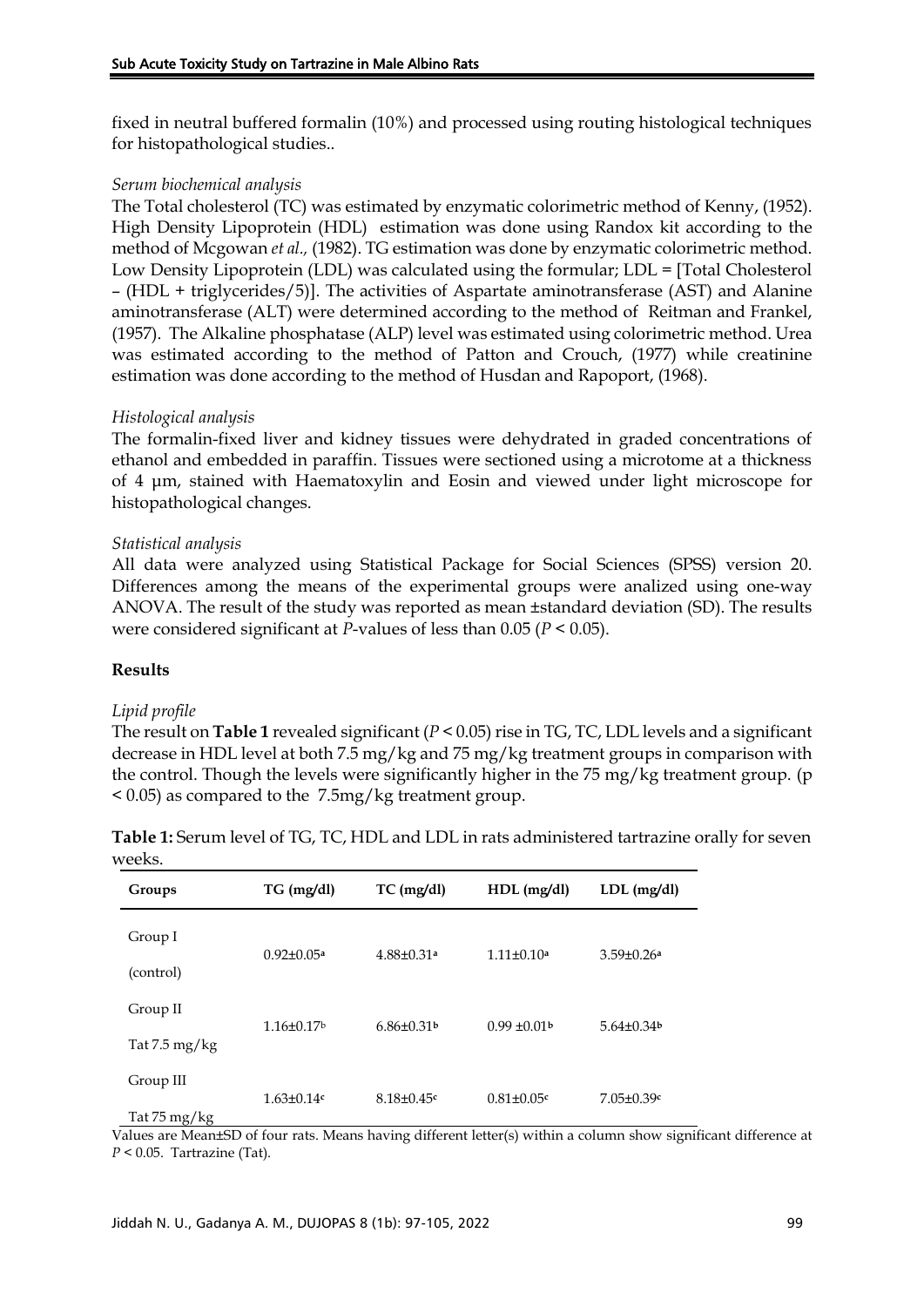## *Effect of Tartrazine on Liver Biochemical Indices*

**Table 2** reveals significant increase ( $P < 0.05$ ) in levels of AST, ALT and ALP of rats administered tartrazine at both 7.5 mg/kg and 75 mg/kg doses as compared to the control. Also remarkable increase ( $P < 0.05$ ) in groups fed with higher dose of tartrazine ( $75mg/kg$ ) was observed in comparison with the low dose (7.5mg/kg)

**Table 2:** Serum level of AST, ALT and ALP in rats orally administered tartrazine for seven weeks

| Groups                              | AST (U/L)                     | ALT (U/L)                     | ALP(U/L)                |
|-------------------------------------|-------------------------------|-------------------------------|-------------------------|
| Group I (Control)                   | $47.33 \pm 3.92$ <sup>a</sup> | $12.87 \pm 2.64$ <sup>a</sup> | 76.80±8.58 <sup>a</sup> |
| Group II (Tat $7.5 \text{ mg/kg}$ ) | 73.67±4.09b                   | $20.55\pm2.46b$               | $92.98 \pm 5.11$        |
| Group III (Tat $75 \text{ mg/kg}$ ) | $134.88 \pm 6.51$ c           | $37.74 \pm 5.76$ c            | $124.01 \pm 1.51$ c     |

Values are Mean±SD of four rats. Means having different letter(s) within a column show significant difference at *P* < 0.05 . Tartrazine (Tat)

# *Effect of tartrazine on Kidney indices*

**Table 3** shows the result of the effect of tartrazine on kidney function indices (creatinine and urea). Significant increase  $(P \le 0.05)$  in creatinine level was observed in the group administered 75 mg/kg of tartrazine while no significant increase was observed in groups administered 7.5 mg/kg as compared to the control. Also, significant increase ( $P < 0.05$ ) in urea level was observed at 7.5 mg/kg and 75 mg/kg as compared to the control. Furthermore, significant increase in urea levels was observed in 75 mg/kg treated group as compared to the 7.5 mg/kg treated group.

**Table 3:** Serum level of creatinine and urea in rats orally administered tartrazine for seven weeks

| Groups                                                                                                                                                                                                                                                                                                                                                                                                        | Creatinine (mg/dl)                                       | Urea $(mg/dl)$                                              |  |
|---------------------------------------------------------------------------------------------------------------------------------------------------------------------------------------------------------------------------------------------------------------------------------------------------------------------------------------------------------------------------------------------------------------|----------------------------------------------------------|-------------------------------------------------------------|--|
| Group I (Control)                                                                                                                                                                                                                                                                                                                                                                                             | $0.97 \pm 0.05a$                                         | $42.35 \pm 2.43a$                                           |  |
| Group II (Tat $7.5 \text{ mg/kg}$ )                                                                                                                                                                                                                                                                                                                                                                           | $1.14 \pm 0.06a$                                         | $44.20 \pm 1.17$                                            |  |
| Group III (Tat 75 mg/kg)<br>$\mathbf{v}$ $\mathbf{v}$ $\mathbf{v}$<br>$\mathbf{r}$ $\mathbf{r}$ $\mathbf{r}$ $\mathbf{r}$ $\mathbf{r}$ $\mathbf{r}$ $\mathbf{r}$ $\mathbf{r}$ $\mathbf{r}$ $\mathbf{r}$ $\mathbf{r}$ $\mathbf{r}$ $\mathbf{r}$ $\mathbf{r}$ $\mathbf{r}$ $\mathbf{r}$ $\mathbf{r}$ $\mathbf{r}$ $\mathbf{r}$ $\mathbf{r}$ $\mathbf{r}$ $\mathbf{r}$ $\mathbf{r}$ $\mathbf{r}$ $\mathbf{$<br>. | $1.46 \pm 0.17$<br>$\mathbf{1}$ $\mathbf{1}$<br>$\cdots$ | $50.53 \pm 2.96c$<br>$\sim$ $\sim$ $\sim$<br>$\cdot$ $\sim$ |  |

Values are Mean±SD of four rats. Means having different letter(s) within a column show significant difference at *P* < 0.05 . Tartrazine (Tat)

## *Histology of kidney*

The result of histopathology of kidney is presented in **figure 1** and **2**. Photomicrographs showing normal glomerulus in control group (**Figure 1**). There was mild glomerular cellularity in kidney of rats administered with low dose of tartrazine (7.5 mg/kg) (**Figure 2A**) while high dose of tartrazine (75 mg/kg) showed moderate mesangial cell proliferation (**Figure 2B**).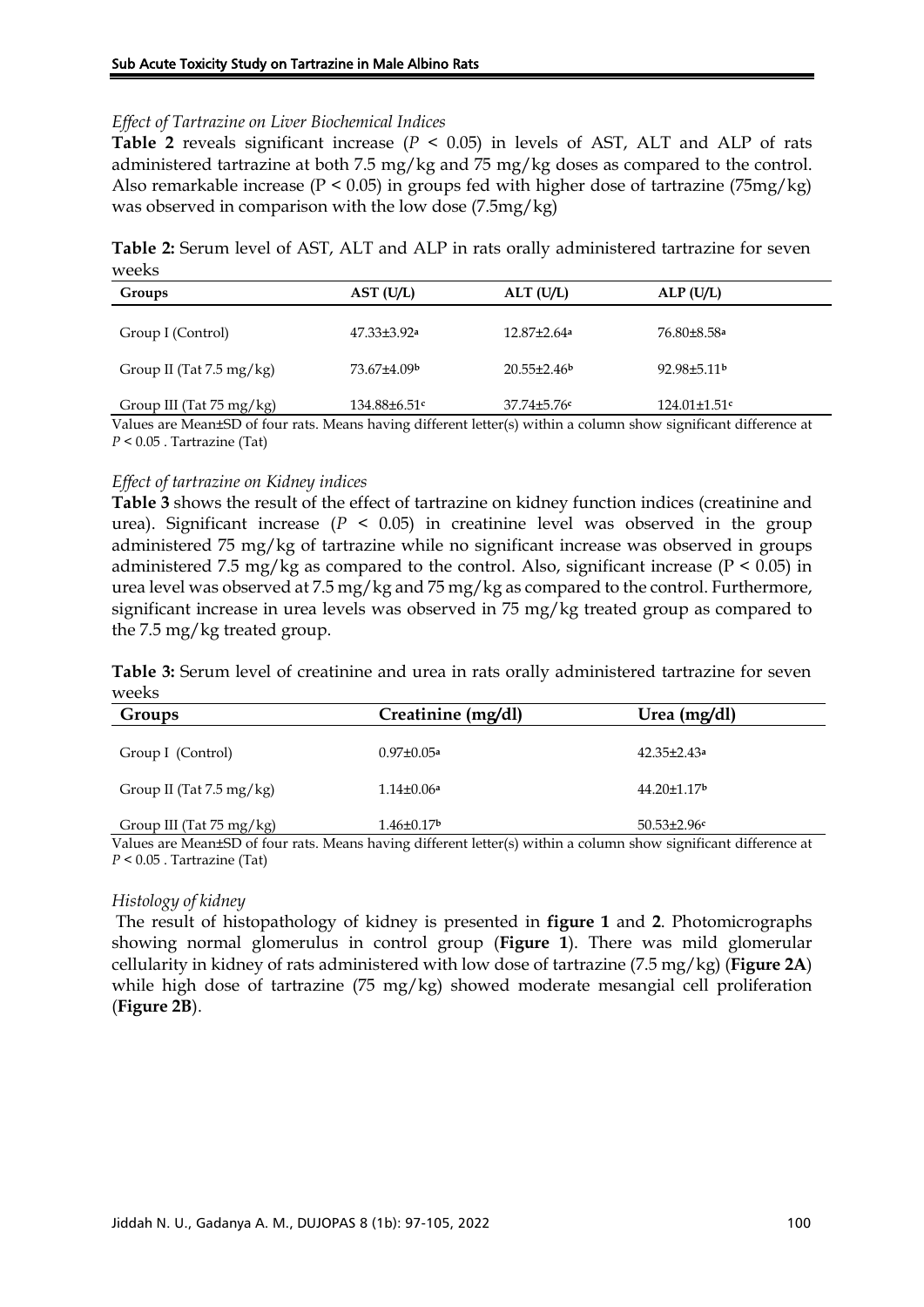

**Figure 1**: Photomicrographs of the kidney H&E X400 of rats showing normal glomerulus



**Figure 2**: Histopathological changes in the kidney of rats administered low and high tartrazine dose (H&E X400) (A) 7.5 mg/kg tartrazine showing normal tubules with mild glomerular hypercellularity (B) 75 mg/kg tartrazine showing moderate mesangial cell proliferation

## *Histology Result of the Liver*

The result of the histopathological study of the liver revealed normal hepatocytes in the control group (**Figure 3**). Periportal inflammatory aggregates mainly lymphocyte in rat's hepatocytes was observed at 7.5 mg/kg (**Figure 4A**) while 75 mg/kg treated group showed periportal lymphocytic infiltrates (**Figure 4B**).



**Figure 3**: A Photomicrographs of the liver H&E X400 of rat showing normal liver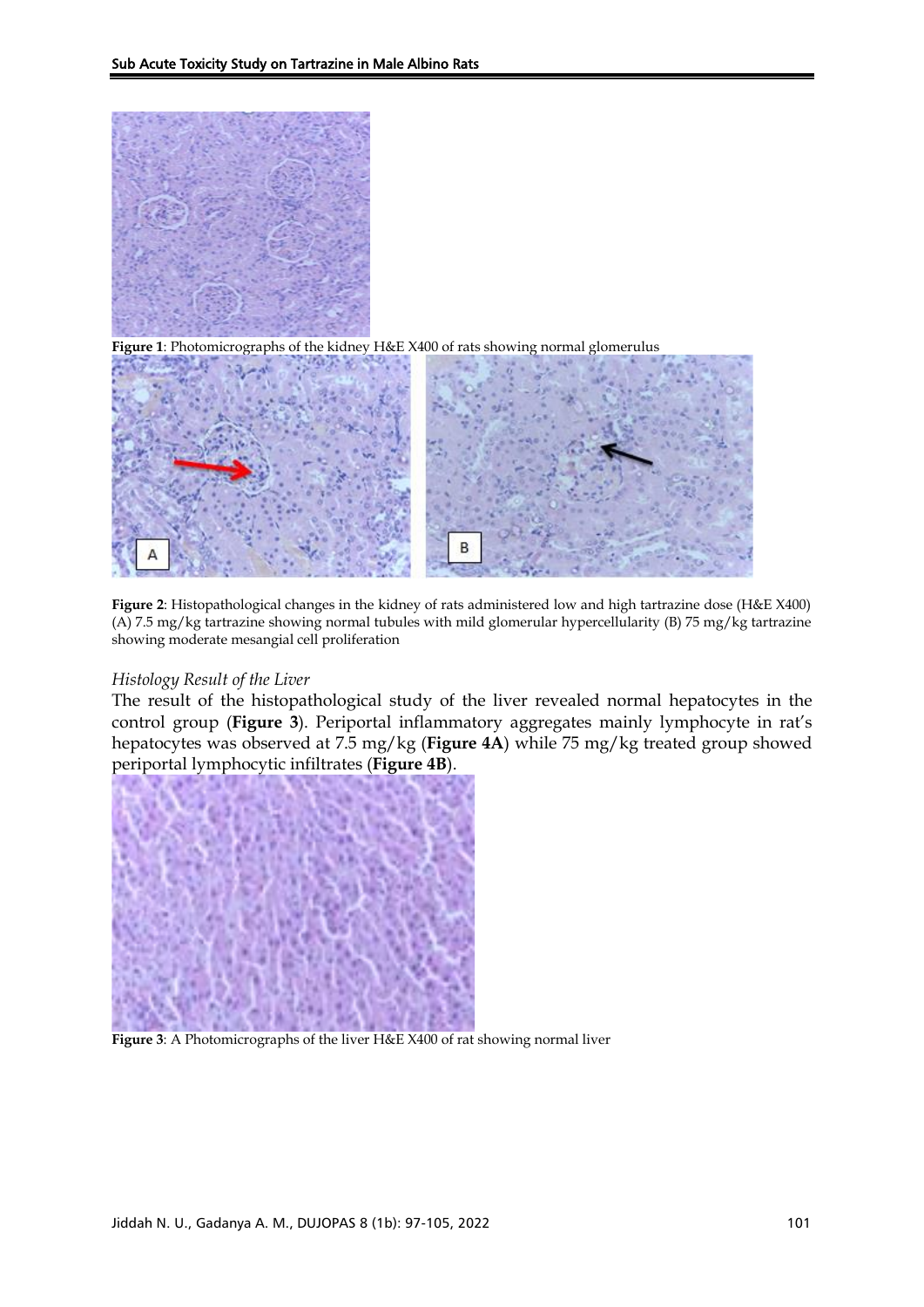

**Figure 4**: Histopathological changes in the liver of rats administered low and high dose of tartrazine (H&E X400) (A) 7.5 mg/kg tartrazine showing periportal inflammatory aggregates mainly lymphocytes (B) 75 mg/kg tartrazine showing periportal lymphocytic infiltrates.

#### **DISCUSSION**

Colorants are added to food to enhance its attractiveness and also replace lost colour due to processing. Tartrazine azo dye is added to a wide variety of products such as ice cream, soft drinks, biscuit, pharmaceutical products, cosmetics among others (Rovina *et al.,* 2017). The recommended daily intake of tartrazine for human is around 0-7.5mg/kg body weight (JFWEC, 1965). The present study assesses the subacute toxic effect of tartrazine azo dye on the liver and kidney of Albino rats. at a low dose which is the acceptable daily intake (7.5 mg/kg body weight) and a higher dose (75 mg/kg body weight).

The result of the present study showed an increase in the level of TG, TC, LDL and a decrease in HDL in both groups administered tartrazine in comparison with the control. The increase was more significant in the groups treated with 75 mg/kg of tartrazine. The remarkable increase in TC, TG, LDL and decrease in HDL levels observed is an indication that tartrazine may affect lipid metabolism which maybe as a result of the activities of reactive oxygen species and free radicals generated following as a result of metabolism of tartrazine which in turn causes changes in the levels of the hepatic enzymes such as lecithin cholesterol transferases and hepatic lipoprotein lipase which are needed for the catalysis of cholesterol and triglycerides respectively (Amin *et al.,* 2010; Nabila *et al.,* 2013). The result of this study corroborates with the work of Elekima et al., (2017) who reported increase in levels of lipid profile parameters in albino rats administered different doses of tartrazine, while differing from the findings of Amin *et al.,* (2010) who reported decreased levels of TG and TC.

Our result also revealed significant increase in the serum levels of ALT, AST and ALP in the tartrazine treated rats in comparison with the untreated. The results are consistent with the work of El-Golli *et al.,* (2016) who reported elevated serum AST, ALT & ALP levels in rats that underwent subchronic oral tartrazine treatment at a dose of 300mg/kg for 30 days. Also, Alsolami, (2017) reported increase in the serum level of ALT, AST and ALP in young male rats administered allura red color. Findins of this studey also corroborates with the findings of Amin *et al.,* (2010) who reported that oral administration of tartrazine dye for 30 days at a dose of 500 mg/kg in albino rats causes a remarkable increase in serum aminotransferases and ALP levels. Liver plays an important role in the metabolism of xenobiotics, and hence elevated ALT and AST activities in the serum may be due to liver tissue damage.

The significant increase ( $P < 0.05$ ) in levels of creatinine and urea in tartrazine treated groups in comparison with the control is consistent with the work of Abdelaziz and Ashour, (2010)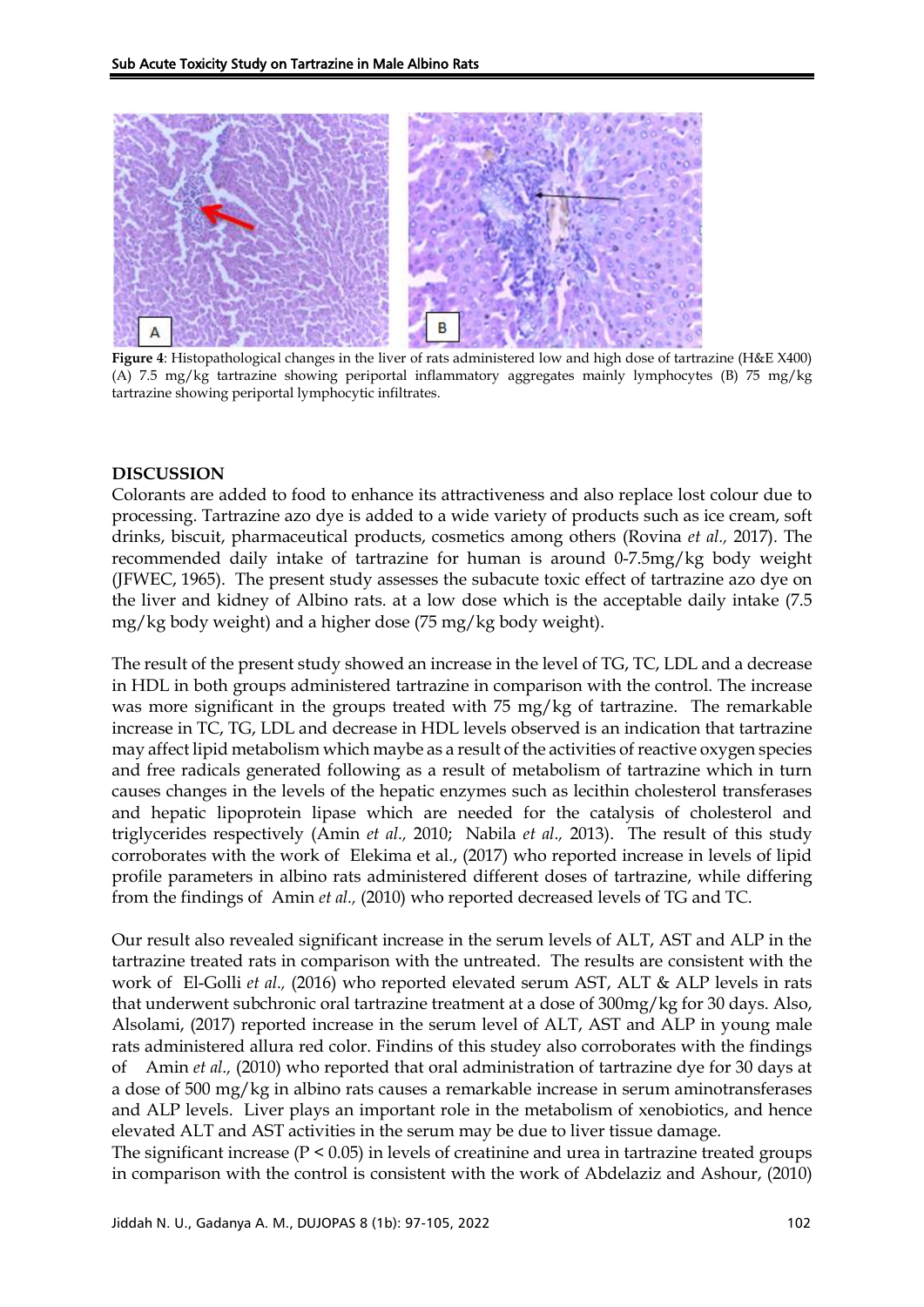who reported significant elevation in rats administered fast green azo dye for 35 days. Similarly, El-wahab and Moram, (2013) reported remarkable increase in serum creatinine and urea in rats administered tartrazine at a dose of 75mg/kg body weight. Furthermore, Nabila *et al.,* (2013) reported elevated serum creatinine and urea level in swiss mice administered 2.5% tartrazine for 13 weeks. Increase in creatinine and urea levels is closely related to damage in kidney and affects kidney function since blood urea and creatinine increases in all forms of kidney disease.

Histopathology assessment of the liver revealed periportal inflammatory aggregates mainly lymphocytes in liver cells administered low dose (7.5 mg/kg) of tartrazine while high dose of tartrazine (75 mg/kg) showed more periportal lymphocytic infliltrates in their liver. Furthermore, the histology of the kidney reveal mild glomerular hypercellularity at 7.5 mg/kg while group administered 75 mg/kg showed moderate mesangial cell proliferation. The result is in line with the findings of Alaa *et al.,* (2016), who reported mild mononuclear leucocytes inflammatory cells infiltration in hepatocytes and focal mononuclear cell infiltration with congestion of renal blood vessels in rats administered 200 mg/kg tartrazine. The lymphocytic infiltration in the hepatocytes might be as a result of the reactive oxygen species generated by the metabolism of tartrazine. Renal glomerular damage may be linked to toxic chemical filtration by the kidney which induces immune responses (Himri *et al.,* 2011).

# **CONCLUSION**

Administration of tartrazine for 7weeks at 75 mg/kg and 7.5 mg/kg showed adverse effect on lipid profile as well as; liver and kidney biochemical parameters resulting in histopathological changes in the liver and kidney tissues. Hence, the use of tartrazine in food should be reduced or replaced with natural colorants.

## **REFERENCES**

- Abdel-aziz, H., Mekawy, N., & Ibrahem, N. (2019). Histological and immunohistochemical study on the effect of zinc oxide nanoparticles on cerebellar cortex of adult male albino rats. *Egyptian Journal of Histology*, *42*(1), 23-34. <https://doi.org/10.21608/ejh.2018.5113.1024>
- Abdelaziz, I., & Ashour, A. E. (2010). Effect of saccharin on albino rats' blood indices and the therapeutic action of vitamins C and E. *Human & Experimental Toxicology*, *30*(2), 129- 137.<https://doi.org/10.1177/0960327110368695>
- Abd-Elhakim, Y. M., Hashem, M. M., El-Metwally, A. E., Anwar, A., Abo-EL-Sooud, K., Moustafa, G. G., & Ali, H. A. (2018). Comparative haemato-immunotoxic impacts of long-term exposure to tartrazine and chlorophyll in rats. *International Immunopharmacology*, *63*, 145-154.<https://doi.org/10.1016/j.intimp.2018.08.002>
- Alaa, A.F., Sherein Abdelgayed S.A., Osama, S., El-Tawil, M. A. B. (2016). Toxicological and Histopathological Studies on the Effect of Tartrazine in Male Albino Rats. *International Journal of Pharmacological and Pharmaceutical Sciences*, *10*(8), 491–496.
- Alsolami, M. A. (2017). Effect of a Food Additive on certain Haematological and Biochemical parameters in Male Albino Rat. *International Journal of Zoology and Research*, *7*(2), 1–10.
- Amin, K., Abdel Hameid, H., & Abd Elsttar, A. (2010). Effect of food azo dyes tartrazine and carmoisine on biochemical parameters related to renal, hepatic function and oxidative stress biomarkers in young male rats. *Food and Chemical Toxicology*, *48*(10), 2994-2999.<https://doi.org/10.1016/j.fct.2010.07.039>

Araga, G. De, Freeman, H. S., Warren, S. H., Palma, D., Oliveira, D., Terao, Y., Watanabe, T.,

Jiddah N. U., Gadanya A. M., DUJOPAS 8 (1b): 97-105, 2022 103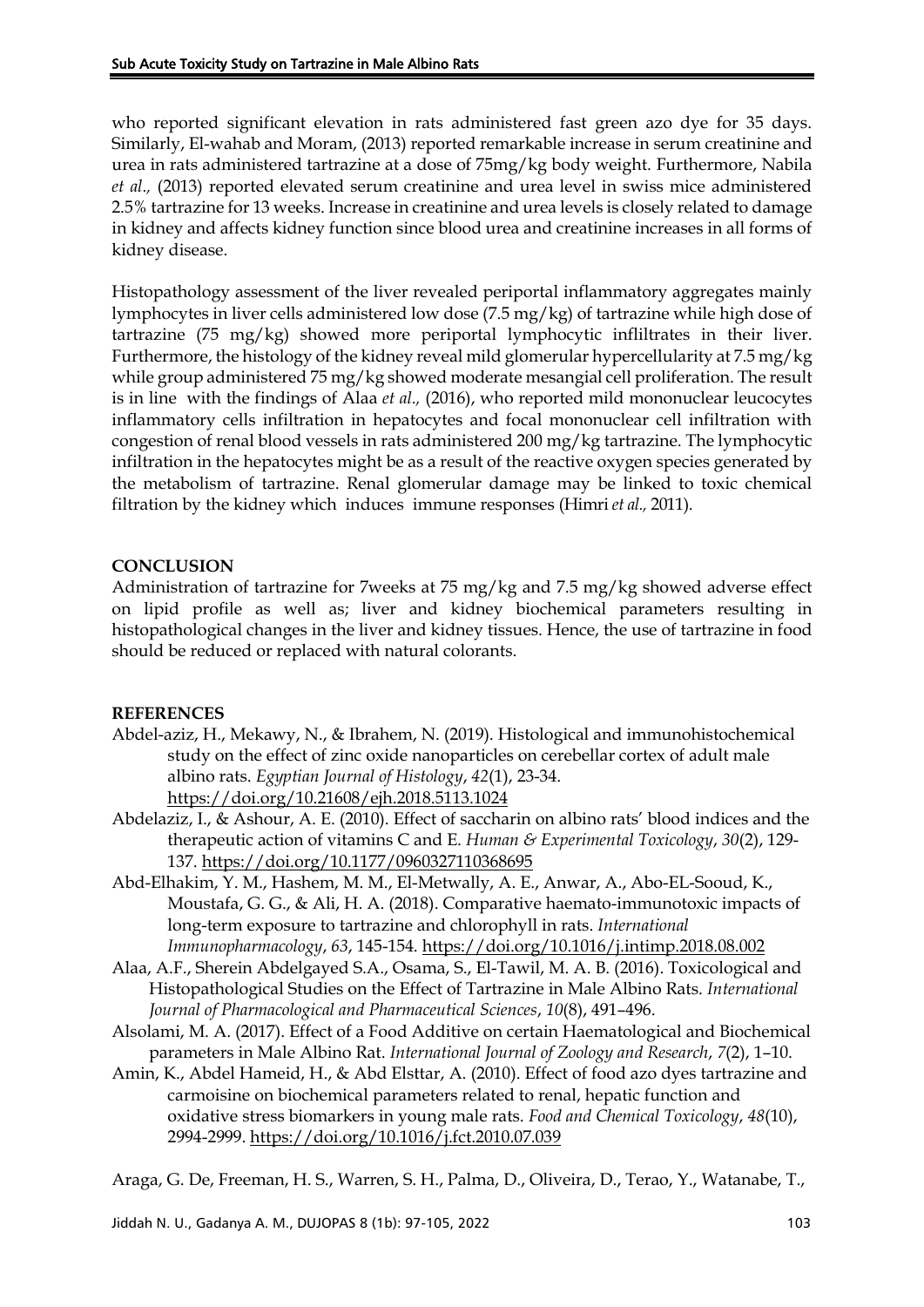& Claxton, L. D. (2005). The contribution of azo dyes to the mutagenic activity of the Cristais River. *Chemosphere*, *60*, 55–64.

<https://doi.org/10.1016/j.chemosphere.2004.11.100>

- El-Desoky, G. E., Abdel-Ghaffar, A., Al-Othman, Z. A., Habila, M. A., Al-Sheikh, Y. A., Ghneim, H. K., Giesy, J. P., & Aboul-Soud, M. A. (2017). Curcumin protects against tartrazine-mediated oxidative stress and hepatotoxicity in male rats. *European review for medical and pharmacological sciences*, *21*(3), 635–645.
- El Golli, N., Bini-Dhouib, I., Jrad, A., Boudali, I., Nasri, B., Belhadjhmida, N., & El Fazaa, S. (2016). Toxicity induced after Subchronic administration of the synthetic food dye tartrazine in adult rats, role of oxidative stress. *Recent Advances in Biology and Medicine*, *02*, 20[. https://doi.org/10.18639/rabm.2016.02.284474](https://doi.org/10.18639/rabm.2016.02.284474)
- Elbanna, K., Sarhan, O. M., Khider, M., Elmogy, M., Abulreesh, H. H., & Shaaban, M. R. (2017). Microbiological, histological, and biochemical evidence for the adverse effects of food azo dyes on rats. *Journal of Food and Drug Analysis*, *25*(3), 667-680. <https://doi.org/10.1016/j.jfda.2017.01.005>
- El-Borm, H., Badawy, G., Hassab El-Nabi, S., El-Sherif, W., & Atallah, M. (2020). Toxicity of sunset yellow fcf and tartrazine dyes on DNA and cell cycle of liver and kidneys of the chick embryo: The alleviative effects of curcumin. *Egyptian Journal of Zoology*, *74*(74), 43-55.<https://doi.org/10.21608/ejz.2020.42218.1040>
- El-Wahab, H. M., and Moram, G. S. (2013). Toxic effects of some synthetic food colorants and/or flavor additives on male rats. *Toxicology and Industrial Health*, *29*(2), 224-232. <https://doi.org/10.1177/0748233711433935>
- Hashem, M. M., Atta, A. H., Arbid, M. S., Nada, S. A., & Asaad, G. F. (2010). Immunological studies on amaranth, sunset yellow and curcumin as food colouring agents in albino rats. *Food and Chemical Toxicology*, *48*(6), 1581-1586. <https://doi.org/10.1016/j.fct.2010.03.028>
- Himri, I., Bellahcen, S., Souna, F., Belmekki, F., Aziz, M., Zoheir, J., Berkia, Z., Mekhfi, H., & Saalaoui, E. (2011). A 90 - Day Oral Toxicity Study of Tartrazine , A Synthetic Food Dye , in Wistar Rats. *International Jpurnal of Pharmacy and Pharmaceutical Sciences*, *3*(3).
- Hosieny, N. A., Eldemerdash, M., Ahed, S., & Zayed, M. (2020). Toxic effects of food azo dye tartrazine on the brain of young male albino rats: Role of oxidative stress. *Zagazig Journal of Forensic Medicine*, *0*(0), 0-0.<https://doi.org/10.21608/zjfm.2020.44386.1064>
- Husdan, H., & Rapoport, A. (1968). Estimation of creatinine by the Jaffe reaction. *Clinical Chemistry*, *14*(3), 222-238.<https://doi.org/10.1093/clinchem/14.3.222>
- JFWEC. (1965). Specifications for the Identity and Purity of Food Additives and Their Toxicological Evaluation: Food Colours and Some Antimicrobials and Antioxidants. Eighth Report of the Joint Fao--Who Expert Committee on Food Additives. In *World Health Organization technical report series* (Vol. 309, pp. 1–25).
- Kenny, A. P. (1952). The determination of cholesterol by the Liebermann-Burchard reaction. *Biochemical Journal*, *52*(4), 611-619[. https://doi.org/10.1042/bj0520611](https://doi.org/10.1042/bj0520611)
- McGowan, M., Artiss, J. , & Zak, B. (1982). A procedure for the determination of highdensity lipoprotein choline-containing phospholipids. *Clinical Chemistry and Laboratory Medicine*, *20*(11), 807-812.<https://doi.org/10.1515/cclm.1982.20.11.807>
- Mehedi, N., Ainad-Tabe, S., Mokrane, N., Addou, S., Zaoui, C., Kheroua, O., & Saidi, D. (2009). Reproductive toxicology of tartrazine (FD and C yellow No. 5) in Swiss albino mice. *American Journal of Pharmacology and Toxicology*, *4*(4), 130-135. <https://doi.org/10.3844/ajptsp.2009.130.135>
- Nabila, M., Nawel, M., Omar, A., Soraya, A. T., Chahinaize, Z., Omar, K., & Djamel, S. (2013). A thirteen week ad libitum administration toxicity study of tartrazine in Swiss mice. *African Journal of Biotechnology*, *12*(28), 4519-4529. <https://doi.org/10.5897/ajb2013.12125>